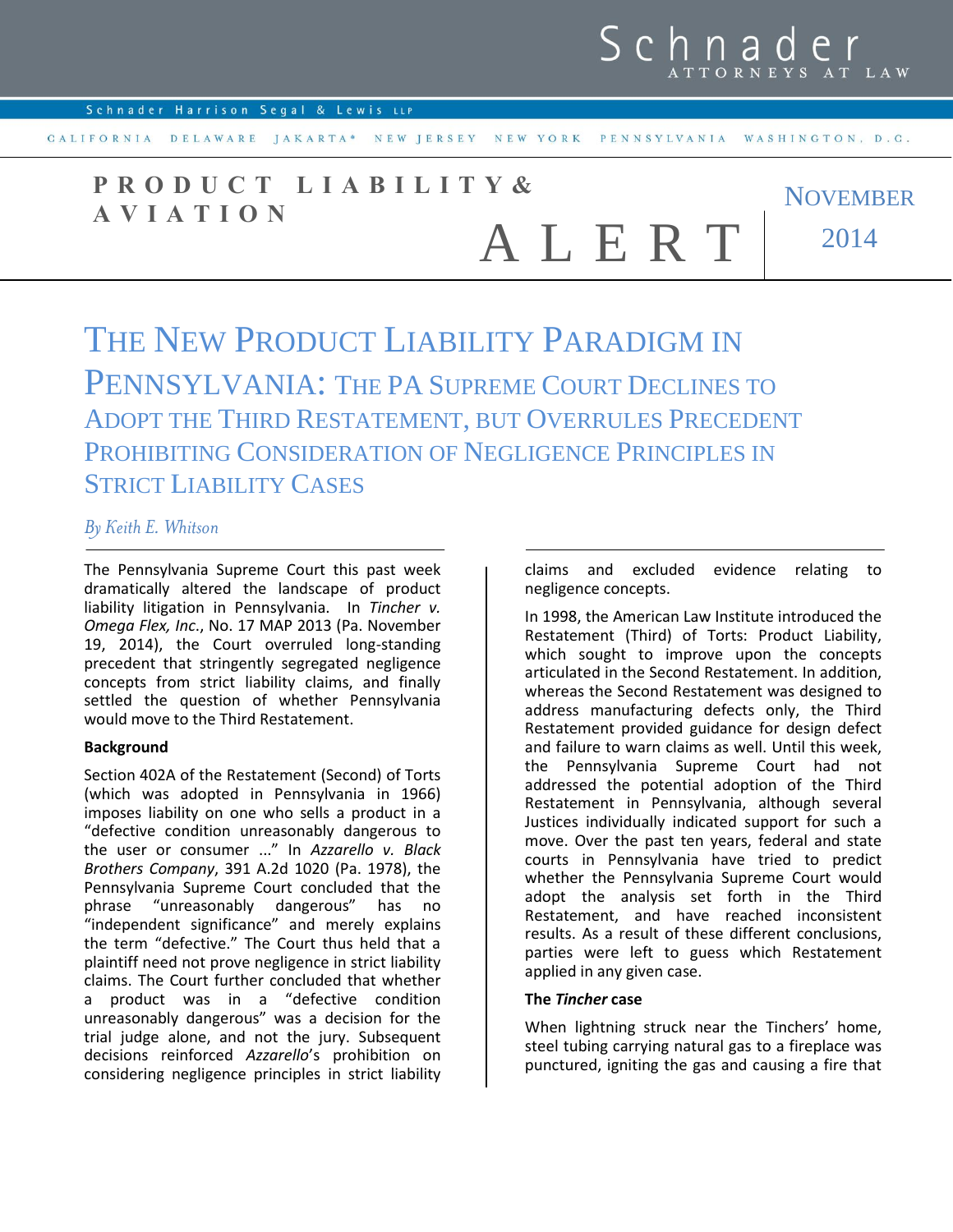resulted in significant damage to the Tinchers' home. The Tinchers sued Omega Flex, the manufacturer of the tubing, on a "design defect" theory and experts rendered differing opinions on the cause of the fire and whether the tubing was defective. Omega Flex argued for application of the Third Restatement. However, the trial court instructed the jury based on the Second Restatement and principles enunciated in *Azzarello*. The jury returned a verdict in the Tinchers' favor, and Omega Flex appealed.

After the Superior Court of Pennsylvania affirmed the judgment in Plaintiffs' favor, the Supreme Court of Pennsylvania granted Omega Flex's petition for allowance of appeal. After exhaustively outlining the development of current law, and some of the problems that have developed under the current paradigm, the Court rendered three notable rulings: (1) it overruled *Azzarello*; (2) it declined to adopt the Third Restatement; and (3) it provided new guidance for strict liability claims in Pennsylvania going forward.

# *Azzarello* **is Overruled**

The Court's opinion bluntly explained the result of the *Azzarello* framework: "decisional law has lapsed into an arguably unprincipled formulaic application of rhetoric, threatening to render the strict liability cause of action hopelessly unmoored in modern circumstances." In particular, the Court noted a number of practical problems. First, the determination of whether a product is defective is made by the trial court under a motion to dismiss standard (light most favorable to the plaintiff). Second, the jury is given no real guidance on what constitutes a defective product, and therefore, cannot make its own determination based on a risk utility or consumer expectations analysis. Third, the exclusion of any evidence relating to "negligence principles" precluded the jury from considering evidence bearing on the risk utility analysis.

Recognizing this unworkable and inconsistent landscape for product liability cases, the Court overruled *Azzarello,* acknowledging that strict liability claims are based in part on principles of negligence. Further, the Court clarified that the determination of whether a product is defective, including consideration of any factors that implicate principles founded in negligence, is for the fact-finder (i.e., the jury in a case tried to a jury).

## **The Court Declines to Adopt the Third Restatement**

To replace the *Azzarello* framework, Omega Flex argued for adoption of the Third Restatement, indicating it was the next logical step in the progression of product liability law in Pennsylvania and would bring Pennsylvania in line with the "mainstream" nationally. Omega Flex also argued that the Second Restatement is ill-suited for design defect cases.

The Court declined, however, to adopt the Third Restatement. First, the Court was concerned that adoption of the Third Restatement would require the application of a general principle of liability with respect to all products, while there may be particular products or circumstances that warrant special considerations. In this regard, the Court held, courts are not in a position to make policy judgments as to which products should be exempt from these general rules. Second, the Restatements "reflect the consensus among American jurisdictions as to the applicable liability construct in 'classic design cases.'" But the Court said its role is different; it involves application of general rules to specific factual scenarios based on a developing common law that is not necessarily in line with a consensus of jurisdictions. Further, given the fact-intensive nature of product liability cases, the Court believed the judiciary should be cautious about making broad pronouncements. For these reasons, the Court preferred to take an "incremental" approach, and not simply adopt an entirely new construct.

Justice Saylor, with whom Justice Eakin joined, dissented from this part of the Court's opinion, and argued for adoption of the Third Restatement.

### **Guidance on Strict Liability Claims**

Given the overruling of *Azzarello*, and resulting lack of guidance in this area, the Court provided some discussion on the parameters of strict liability claims going forward.

According to the Court's opinion, the theory of strict liability remains the same as articulated in *Webb v. Zurn*, 220 A.2d 853 (Pa. 1966): "those who sell a product (*i.e.*, profit from making and putting a product in the stream of commerce) are held responsible for damage caused to a consumer by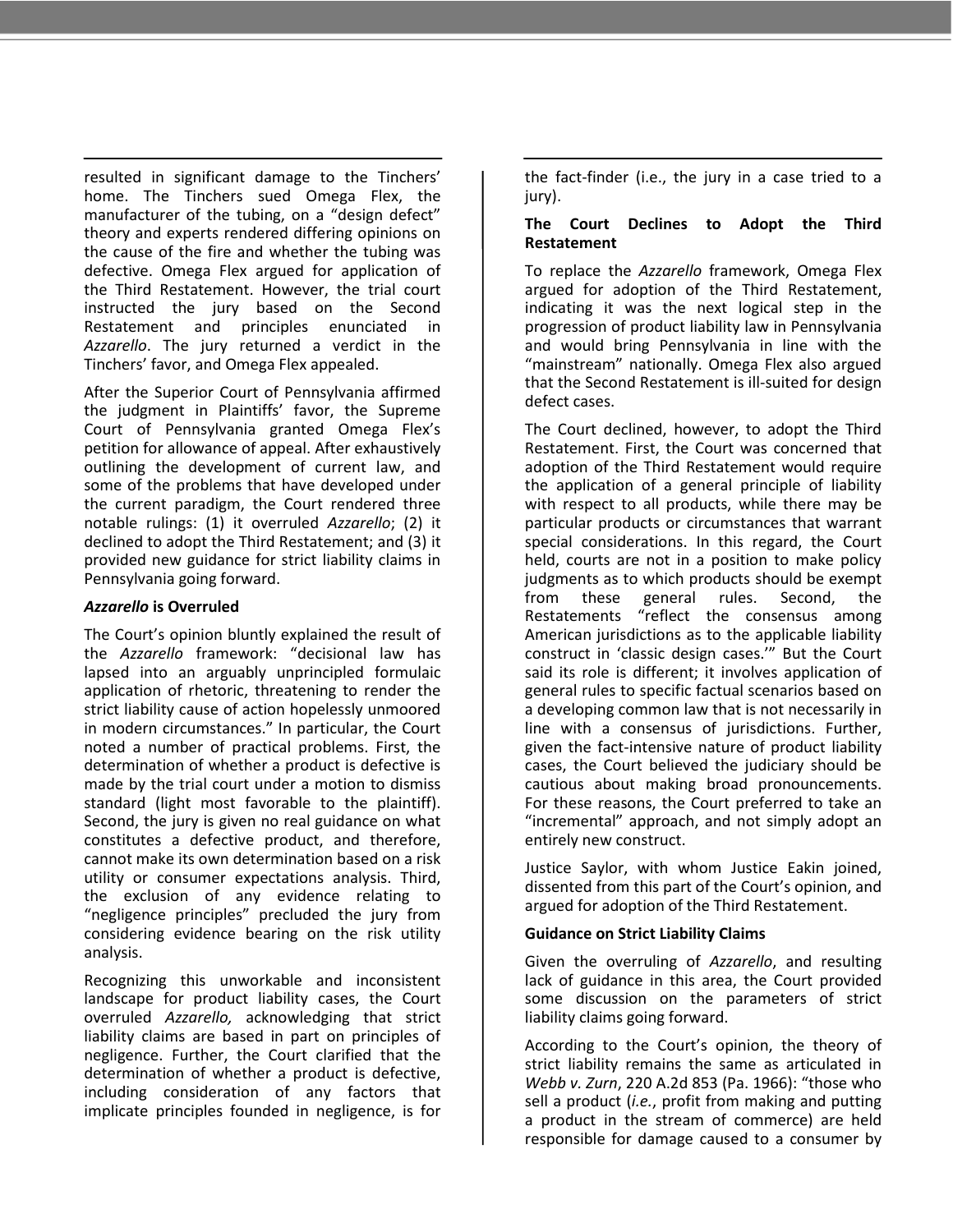the reasonable use of the product." The strict liability claim is based on a duty imposed by law which is distinct from the duty of due care applicable to negligence claims. In particular, "a person or entity engaged in the business of selling a product has a duty to make and/or market the product – which 'is expected to and does reach the user or consumer without substantial change in the condition in which it is sold' – free from 'a defective condition unreasonably dangerous to the consumer or (the consumer's) property'" (*citing* §402A). To demonstrate a breach of that duty, the plaintiff must prove that the defendant sold the product in a "defective condition."

Whether a product is in a "defective condition" depends on a balancing of competing interests, and with respect to design defect claims, the Court adopted a composite of two general standards for balancing those interests. Under the "Consumer Expectations Standard," a product is defective if, upon normal use, the product is "dangerous beyond the reasonable consumer's contemplations." Stated another way, the danger must be "unknowable and unacceptable to the average or ordinary consumer." Among the factors relevant to considering a reasonable consumer's expectations are the nature of the product, the identity of the user, the product's intended use and intended user and any express or implied representations by the manufacturer or seller.

Under the "Risk-Utility Standard," a product is defective if "a 'reasonable person' would conclude that the probability and seriousness of harm caused by the product outweigh the burden or costs of taking precautions" (this standard necessarily incorporates negligence principles). In other words, "a seller's precautions to advert the danger should anticipate and reflect the type and magnitude of the risk posed by the sale and use of the product." The Court identified, but fell short of endorsing, a number of factors that may be relevant to the risk-utility analysis, including the usefulness and desirability of the product, safety aspects of the product, the availability of a substitute product, the manufacturer's ability to eliminate the unsafe condition, the user's ability to avoid the danger, the user's anticipated awareness of the danger, and the feasibility of the manufacturer spreading the loss.

Seeing shortcomings in both standards, the Court elected to adopt a composite approach: a breach of duty can be established under either test. "[W]e hold that, in Pennsylvania, the cause of action in strict products liability requires proof, in the alternative, either of the ordinary consumer's expectations or of the risk utility of a product." The Court also made clear that the cause of action in tort for strict liability retains "those aspects of negligence and breach of warranty liability theories from which it evolved," and "combin[es] the balancing of interests inherent in those two causes of action." Thus, the fiction created by *Azzarello* and its progeny of segregating negligence concepts entirely from strict liability claims no longer exists in Pennsylvania.

The Court also clarified the role of trial judge and jury in light of *Azzarello*'s demise. Regardless of which theory (consumer expectations or risk utility) a plaintiff chooses to pursue, the trial court acts in its ordinary gate-keeper role. If plaintiff chooses the risk-utility standard, "proof of risks and utilities are part of the burden to prove that the harm suffered was due to the defective condition of the product." Whether a party has met the burden to prove the elements is a decision for the fact finder unless "reasonable minds cannot differ on the issue."

Throughout the opinion, the Court articulated its hesitancy to make broad-based pronouncements, and expressed a preference for modest, incremental decisions that apply to specific factual scenarios. The opinion also emphasized that a larger shift in policy should be addressed, if at all, by the legislature. Given the legislature's decision not to act on this issue, however, the Court elected to provide some guidance based on the common law. The Court recognized that many questions are left unanswered, but preferred to address those questions as they arise.

*Azzarello* and its progeny created tremendous difficulties and inconsistencies in product liability litigation for the past thirty years. Further, the uncertainty of whether Pennsylvania would move to the Third Restatement created even more confusion and practical problems. While many questions remain, the *Tincher* decision is a significant step toward clarifying the standards by which manufacturers and suppliers will be judged.

 $\blacklozenge$